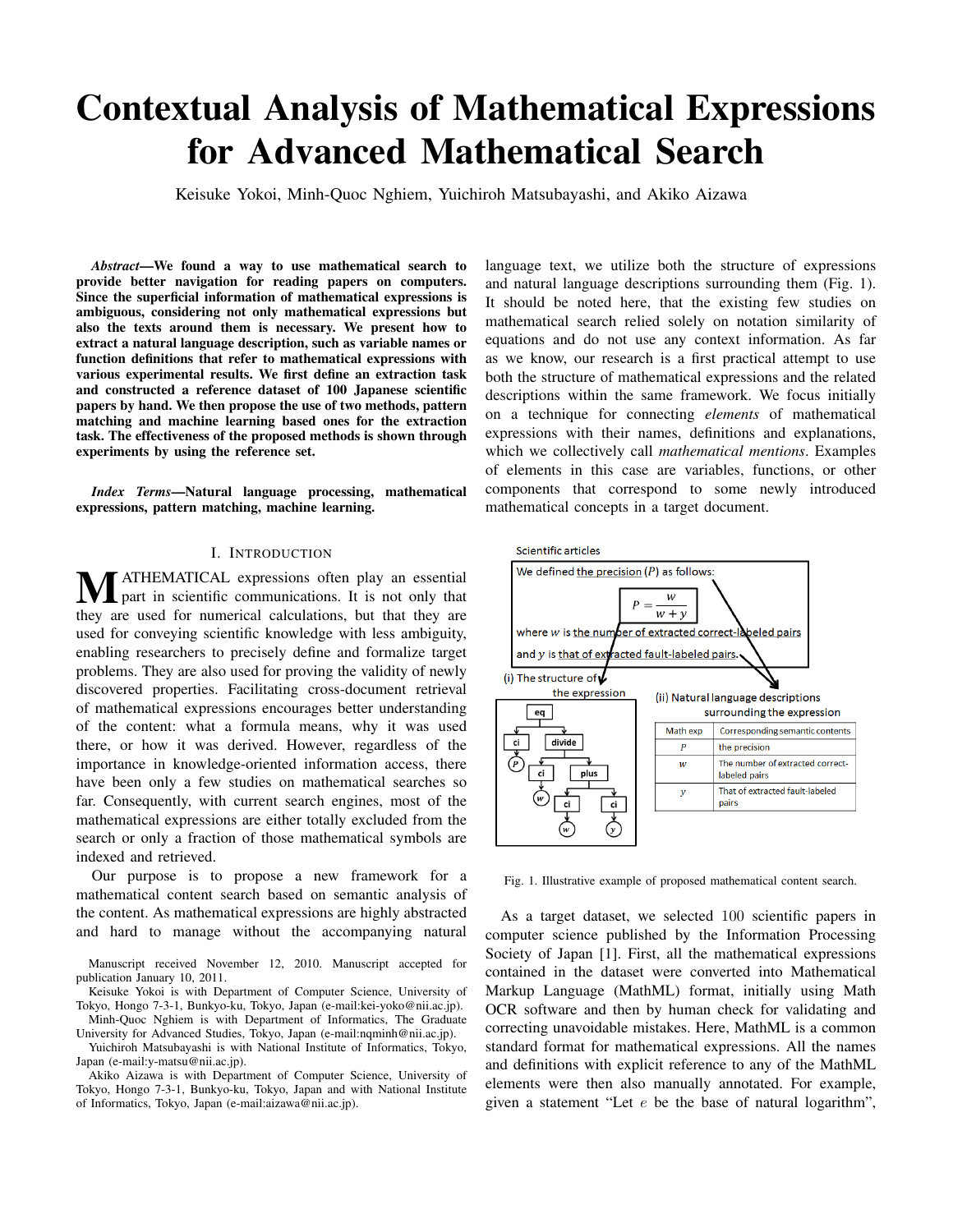the phrase "the base of natural logarithm" is annotated as a referrer to the mathematical element "e".

The task we define in this paper is to automatically identify the referrer/referee pairs on the above target dataset. As the majority of mathematics-related descriptions follow a limited number of template expressions, we apply a supervised machine learning framework in our approach. First, frequently appearing description patterns are collected from a separately prepared reference set. Next, using the basic patterns and other linguistic information as features, a support vector machine (SVM) is trained to decide whether given candidate pairs correspond to each other or not. The effectiveness of the proposed method is investigated using the annotated data in our experiments. It is better than the method using pattern matching.

The contribution of our paper is as follows: First, we show the importance of semantic mathematical search and introduce a new framework for extending the current mathematical search systems. For this purpose, we propose the use of a machine learning-based method that identifies the correspondence between mathematical expressions and their natural language descriptions. Second, we manually construct an annotated corpus and evaluate the performance of our method. We show that a supervised machine-learning framework can be used effectively with about 87% precision and 81% recall. Third, we define a new type of information extraction task to identify equivalent relations between natural and formal languages. Our investigation shows that our framework had a satisfactory performance for this type of problem with technical writings.

# II. RELATED WORKS

We assumed mathematical expressions are represented using Mathematical Markup Language (MathML) [2]. Although it is not widespread, MathML is a worldwide standard defined for mathematical expressions recommended by W3C [3], and as such, is supported by many existing Web browsers. An increasing number of MathML compatible software tools have become available, including editors, mathematics software packages, and translators between MathML and other representations such as T<sub>E</sub>X or OpenMath; there is also Math OCR software to recognize mathematical expressions printed on paper [4].

Several researchers have done mathematical searches by using MathML and other formal languages for mathematics. Their research can be categorized by their primary goals, *mathematical search* and *mathematical knowledge-base*.

Research on *mathematical search* targets retrieving real-world mathematical documents in digital libraries or on the Web. Since such documents have a great deal of semantic ambiguity, the majority of mathematical search systems calculate similarity between mathematical concepts by considering syntactic information of the formulas. Munavalli et al. analyzed mathematical expressions written in MathML and translated the feature elements into index terms in

their MathFind search system [5]. Mišutka et al. also extended the full text search engine with a formula tokenizer that converts formulas into representations of different generalized levels [6]. Adeel et al. generated keywords by using regular expressions for the mathematical equations written in MathML, and threw them to existing search systems as queries [7]. And we also proposed the use of a method for doing a similarity search for mathematical equations based on a distance calculation defined for the tree structure of MathML [8]. On the other hand, research on *mathematical knowledge-base* aims to automatically construct a comprehensive knowledge, or ontology, of mathematics. Therefore, these researches center in extracting rules or relations between mathematical elements from mathematics textbooks or documents. Kohlhase et al. proposed the use of a web-based, distributed mathematical knowledge base where relations between mathematical objects such as symbols, definitions, or proofs were stored in a database and utilized as mathematical facts [9]. Jeschke et al. presented a framework for automatic extraction of mathematical ontology from mathematical texts using natural language processing [10]. Although their framework is remarkable, general, and applicable to many mathematics systems, syntactic analysis of mathematical expressions was still left for future study.

To summarize, existing *mathematical search* studies mainly worked on "syntactic" information of mathematical formulas to identify mathematical concepts useful for indexing. Contrarily, most *mathematical knowledge-base* studies focused on the "semantic" information to extract relations between mathematics related entities. However, "syntactic" disambiguation of mathematical expressions often requires "semantic" interpretation; for example, deciding whether a symbol in an equation is a variable or a function without context information is sometimes difficult. Conversely, "semantic" information alone is often insufficient to identify precise mathematical relationship between the target elements. The final goal of our research is to combine both of the syntactic and semantic features to enable deeper analysis of mathematical expressions. For this purpose, we dedicate ourselves to extracting correspondence between mathematical elements and natural language descriptions.

## III. DATASET CONSTRUCTION

Since no annotated corpus is available for MathML documents, we first constructed a dataset that we can use to develop and evaluate our method. The flowchart of the construction is shown in Fig. 2.

First, in the selection phase, we chose 214 papers related to the machine-learning field using a keyword list shown in Table I. We then removed 52 papers with only few mathematical expressions (162 candidates remained), and narrowed the candidate again in terms of relationship with each other, in particular, in the reference network (104 candidates remained) because this is the first step therefore it is desirable that target papers are relative as far as possible. Since we plan to extend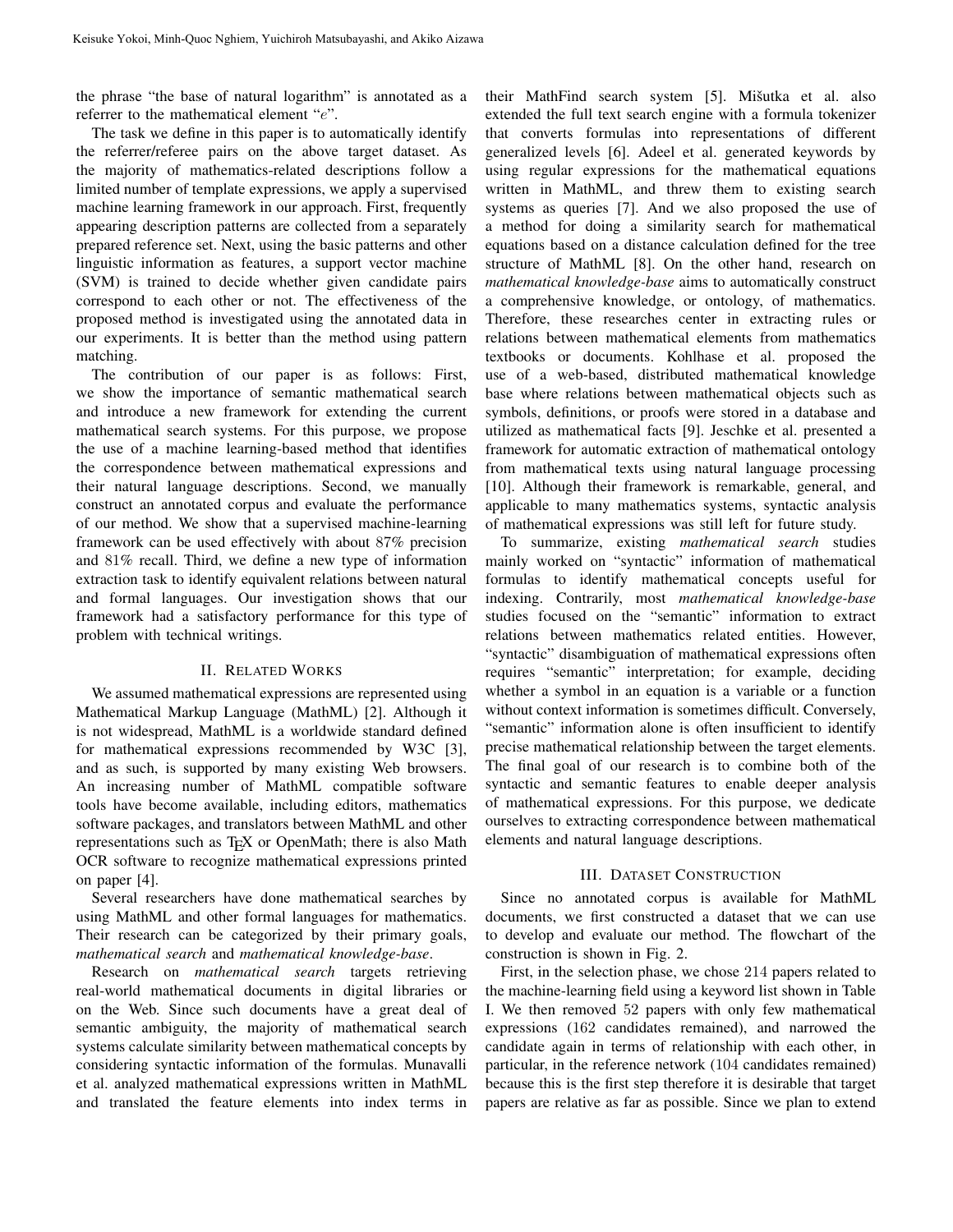

Fig. 2. Flowchart for dataset construction.

our work to mathematical content search in future, we intended our corpus to focus on a specific research topic so that the papers stand on some common mathematical grounding. We expect that with varied authors and years of the publications, sufficient diversity is still maintained for natural language expressions in the corpus.

TABLE I KEYWORDS USED TO COLLECT RELATIVE (MACHINE LEARNING-RELATED) PAPERS

| No. | Keywords (Japanese) | Keywords (English)           |
|-----|---------------------|------------------------------|
|     | 機械学習                | Machine learning             |
|     | 教師あり学習              | Supervised learning          |
| 3   | 教師なし学習              | Unsupervised learning        |
| 4   | サポートベクタマシン (SVM)    | Support vector machine (SVM) |
| 5   | ニューラルネットワーク         | Neural network               |

In the transformation phase, the 104 PDF papers were transformed into XHTML format where a mathematical OCR software, InftyReader [4], was used to convert printed mathematical expressions into MathML representations with manual consistency check.

In the annotation phase, we manually enumerated all the pairs of mathematical expressions and corresponding mathematical mentions. First we normalized each sentence (e.g. remove HTML tags) and then split it in morphemes by using a Japanese language morphological analyzer MeCab [11] and then put BIO tags on them to show whether each word correspond to each mathematical expression. For simplication, we only considered compound nouns as candidates for mathematical mentions here. Although mathematical mentions are often expressed as complicate noun phrases with prepositions, adjectives, or adverbs, we annotated only the last compound nouns in the phrases (note that Japanese language is a head-final language). After this process, the four papers without any pairs of mathematical expressions and descriptions were removed from the corpus, which resulted in 100 annotated papers left.

An example sentence in this dataset is shown in Table II. The target sentence can be translated into English as "Here, distribution Exp1 represents the prior probability distribution of the parameter Exp2" where Exp1 and Exp2 represent mathematical expressions. Each target expression is labeled independently using a separated column. In this case, Exp1 has two corresponding mathematical mentions "distribution (分布)" and "the prior probability distribution (事前確率分布)" and therefore these words are put B or I tags. Since only noun

phrases are considered as candidates of mathematical mentions in our framework, B/I tags are not put on the phrase "the prior probability distribution of the parameter Exp2" but instead on "the prior probability distribution" as the second mathematical mention of Exp1.

TABLE II EXAMPLE SENTENCE IN THE DATASET

| ID                      | Morpheme                    | Tags     |                |  |
|-------------------------|-----------------------------|----------|----------------|--|
| 0                       | $\overline{\subset}$ (here) | O        | О              |  |
| 1                       | 7.                          | O        | O              |  |
| $\mathfrak{2}$          |                             | $\Omega$ | $\overline{O}$ |  |
| $\overline{\mathbf{3}}$ | 分布 (distribution)           | B        | $\overline{O}$ |  |
| $\overline{4}$          | Exp1                        | Pred     | $\overline{O}$ |  |
| 5                       | ŀÌ                          | О        | $\overline{O}$ |  |
| 6                       | パラメータ (parameter)           | O        | B              |  |
| 7                       | Exp2                        | O        | Pred           |  |
| 8                       | の                           | $\Omega$ | O              |  |
| 9                       | 事前 (prior)                  | B        | $\overline{O}$ |  |
| 10                      | 確率 (probability)            | Ī        | $\overline{O}$ |  |
| 11                      | 分布 (distribution)           |          | $\overline{O}$ |  |
| 12                      |                             | O        | O              |  |
| 13                      | 示す (represent)              |          | O              |  |

## IV. METHODS FOR IDENTIFYING CORRESPONDING **DESCRIPTION**

In this section, we propose the use of two methods for identifying mathematical mentions corresponding to each mathematical expression: pattern matching and one based on machine-learning.

## *A. Basic Approach*

Given a target mathematical expression, the objective here is to find phrases that represent a meaning, definition, or name of the expression. Multiple phrases can be the correct mathematical mentions for a certain mathematical expression. To simplify the problem, we presuppose that: first, all of the mathematical mentions are nouns or compound nouns and second, these mentions co-occur with the target mathematical expression within the same sentence. The problem is then attributed to the binary categorization of each noun phrase in the same sentence with the target mathematical expression.

Our basic approach for this task consists of two steps. First, the sentence containing a target mathematical expression is parsed by a morphological analyzer and the noun phrases are extracted using simple extraction rules; continuous nouns are combined to form a compound noun. Second, for each noun phrase in the sentence, a binary classification is applied to decide whether the phrase is a corresponding mathematical mention to the target or not. Note that each noun phrase in the sentence is processed multiple times if the sentence contains several mathematical expressions. If we take a sentence in Table II as an example, we see that the sentence includes two mathematical expressions (Exp1 and Exp2) and four noun phrases ("here  $(\geq \geq)$ ", "distribution (分布)", "parameter (パラ  $\frac{\partial \mathcal{L}}{\partial \mathcal{L}}$   $\frac{\partial \mathcal{L}}{\partial \mathcal{L}}$  (the prior probability distribution (事前確率分布)"). We, therefore, obtain eight candidate instances to classify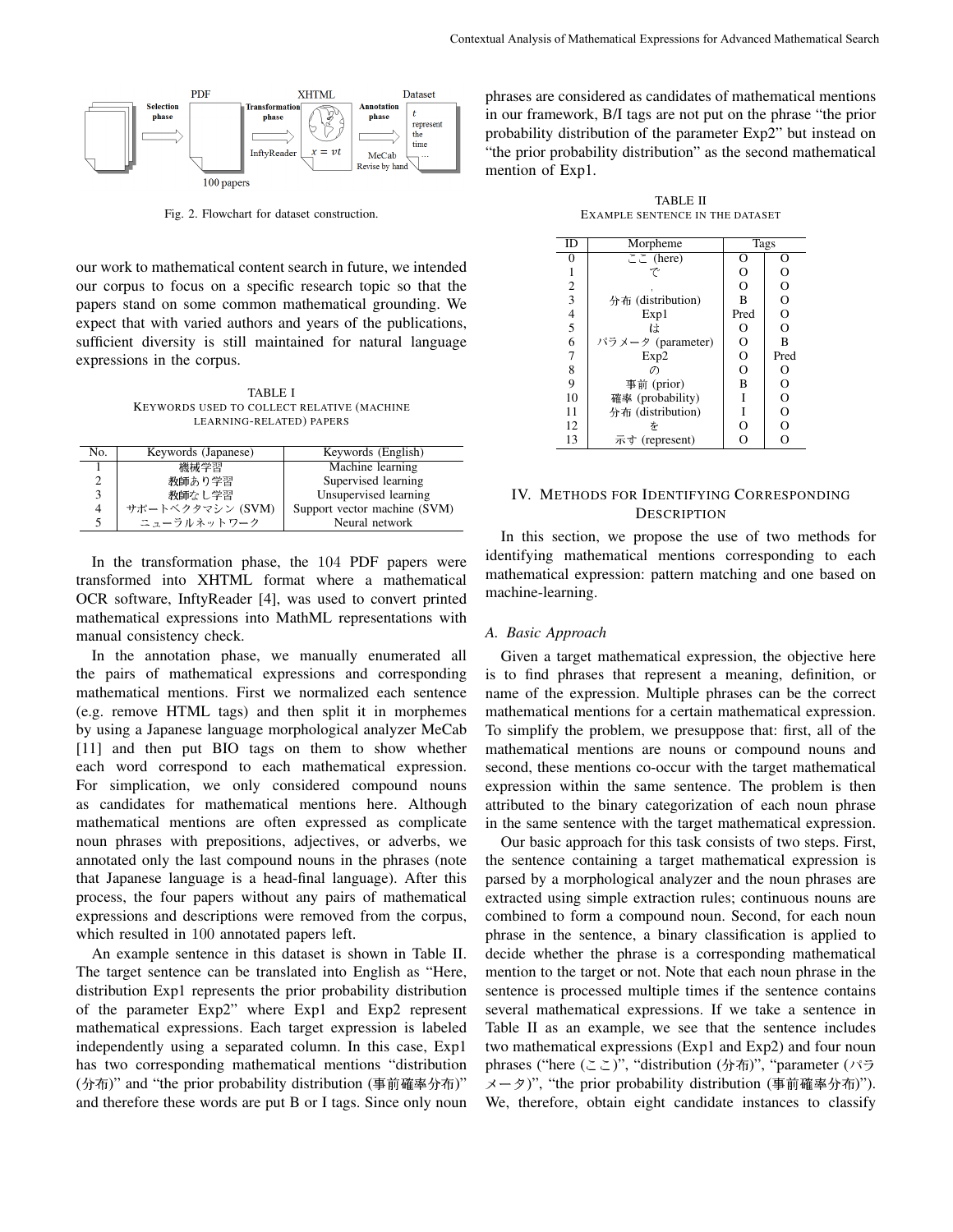([Exp1, "here"], [Exp1, "distribution"], [Exp1, "parameter"], [Exp1, "the prior probability distribution"], [Exp2, "here"], [Exp2, "distribution"], [Exp2, "parameter"], and [Exp2, "the prior probability distribution"]) in total (Fig. 3).



Fig. 3. Classification candidates of a sentence.

## *B. Pattern Matching Based Method*

Our first attempt is based on a naive assumption that scientific papers use a limited number of template expressions to describe the meanings of mathematical expressions. The method based on pattern matching is used to clarify how well the mathematical mentions can be obtained by using a few representative patterns between a mathematical expression and a mathematical mention. We extract most frequent eight patterns from five randomly selected papers in IPSJ Journal (a journal on the field of information science) by hand. Note that these papers are not included in the dataset described in section III, where we choose only literature on machine learning. To keep a generality of the patterns, we did not restrict the topic of the papers. The extracted patterns are shown in Table III.

TABLE III MOST FREQUENT EIGHT PATTERNS EXTRACTED FROM THE FIVE PAPERS

| No.            | Patterns                                    |
|----------------|---------------------------------------------|
| 1              | $[Noun]$ (+ $[AnotherExp]$ +", "+)+ $[Exp]$ |
| 2              | [Noun]+"を"(+)+[Exp]+"と"+〈する/表す〉             |
| 3              | [Exp]+"を"(+)+[Noun]+"と"+〈する〉                |
| $\overline{4}$ | [Exp]+"は"(+)+[Noun]+"で"+(ある)                |
| 5              | [Noun]+"と"+"呼び"(+)+[Exp]+"で"+"表す"           |
| 6              | [Noun]+"を/は"+[Exp]+"<br>,,                  |
| 7              | [Exp]+"を/は"+[Noun]+"                        |
| 8              | [Exp]+"は"(+)+[Noun]+"を"+(示す)                |

Here, [Noun] is a candidate noun, [Exp] is a mathematical expression, A function " $\langle v \rangle$ " returns the root form of the verb v, the operator "/" denotes the or function, and " $(+...)$ " indicates that there are zero or more words there. "(+  $[AnotherExp] + "," + ..."$  indicates that there are zero or more sequences of another expression and comma. For instance, pattern 1 expresses the case that the [Noun] is the previous word of target [Exp] or the case that there are only some mathematical expressions and commas between the [Exp] and [Noun]. In Fig. 3, both [Exp1, "distribution"] and [Exp2, "parameter"] match pattern 1. The pair [Exp1, "prior probability distribution"] matches pattern 8.

Using these patterns, identification is performed as follows; given a pair of a mathematical expression and a candidate noun, a classifier returns *true* if the pair matches any of the patterns used and *false* if it does not. As a preliminary experiment, we confirmed that a classifier using above eight patterns achieved 85% in F-measure for another five randomly selected papers in the IPSJ Journal. We will evaluate the patterns in a larger dataset in section V.

### *C. Machine Learning Based Method*

We also investigated a supervised learning approach to the task, using the basic patterns above and other linguistic information as clues for classification. As described in subsection IV-A, we formalized a problem as a binary classification for each noun phrase on the condition that the target mathematical expression and automatic morphological analysis are given. Here, we used an SVM-based binary classification model. The features that we used for the classification are shown in Table IV. Every feature in the table is expressed by using a binary value. The features are categorized into four types. First, the eight patterns extracted in the previous subsection are directly used as features. Second, several types of tokens which decide the structures of the sentence are used as clues for determining the relationship between [Noun] and [Exp]. Checking through the tokens between [Noun] and [Exp], this type of features tests the existence of commas and brackets, which decide the syntactic structures, and case markers of subject and object (" $\downarrow$ " and " $\ge$ "), which determine the argument structures between the [Noun] and [Exp]. Intuitively, the likelihood of the relationship between [Noun] and [Exp] may be lower if these features are triggered. Third, neighbor tokens of [Noun] and [Exp] are used as clues. And the last type feature is about dependency analyses. The dependency relation between the [Noun] and [Exp] must provide important clues for determining corresponding pairs.

Using a training set in section III, the L2-regularized L1-loss function is minimized with the Primal Estimated sub-GrAdient SOlver (Pegasos) algorithm [12]. We used the Classias [13] to estimate the parameters.

### V. EXPERIMENTS AND DISCUSSIONS

This section gives experiments for evaluating each identification method. We divided the dataset described in section III into three subsets: 60 papers for training, 20 for development and 20 for testing. The training set has 3, 867 positive and 53, 153 negative instances, the development set has  $1,267$  positive and  $17,440$  negative instances, and the test set has 1, 193 positive and 16, 219 negative instances. We evaluate each model in terms of precision, recall, and F1-measure on the test set. We do not use the training and development set for the method based on pattern matching.

To make a baseline, we used a simple method that returns true iff the target noun phrase is the previous token of the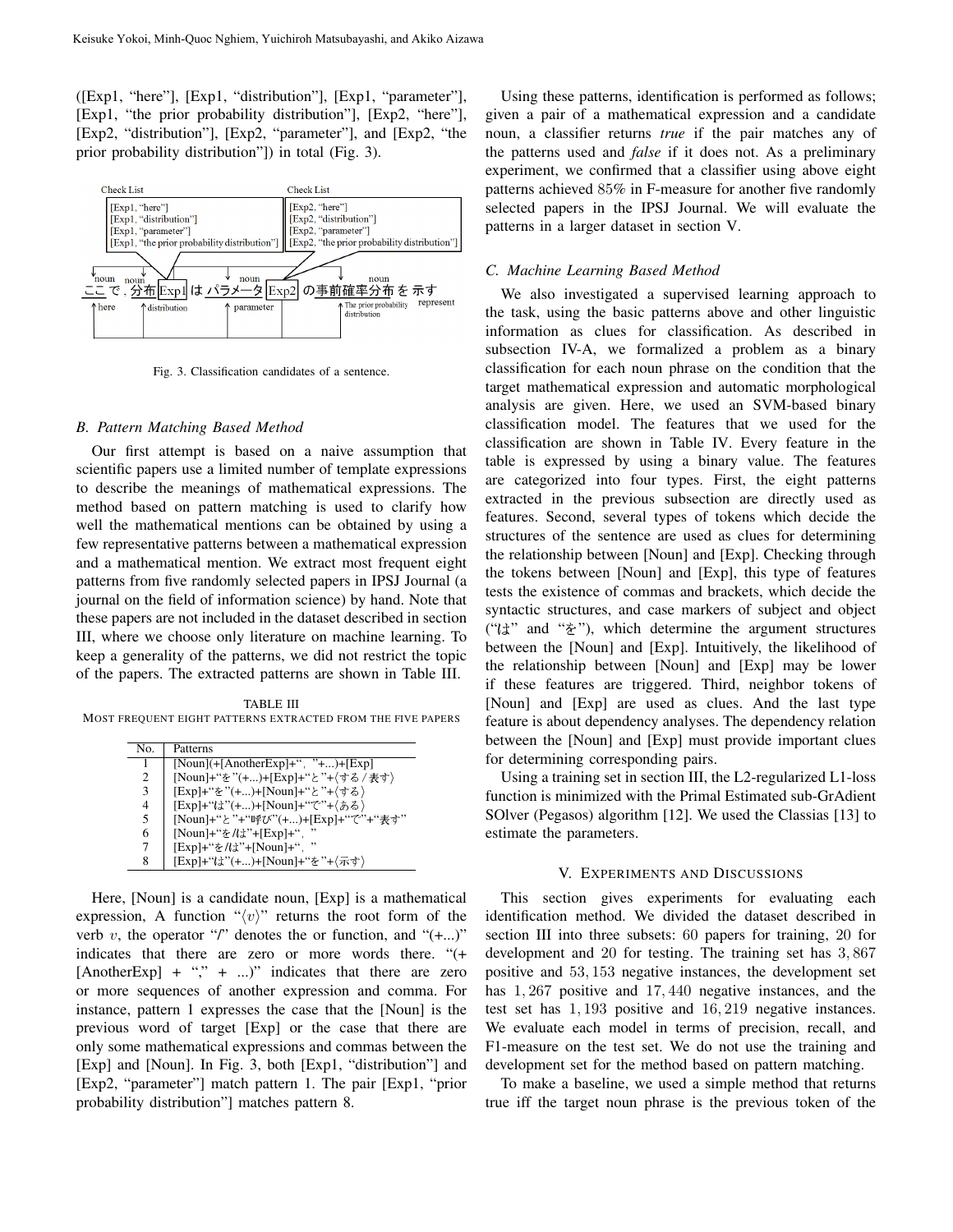| <b>Features</b>          | Explanations                               |
|--------------------------|--------------------------------------------|
| Pattern $(1-8)$          | Are triggered if target pair matches each  |
|                          | of eight patterns.                         |
| Another mathematical     | Test existance of another mathematical     |
| expression, comma, or    | expression, comma, or opening / closing    |
| opening/closing brackets | brackets between the target noun and the   |
|                          | mathematical expression.                   |
| Case markers "it", "*"   | Test the existance of case marker "it" or  |
|                          | " * "between taret noun and mathematical   |
|                          | expression.                                |
| Other tokens             | Test whether other types of tokens are     |
|                          | clipped by targets or not.                 |
| Order                    | Test whether the target noun lies anterior |
|                          | to mathematical expression or not.         |
| Noun                     | [Noun] itself.                             |
| Composition              | Triggered if target noun is a compound     |
|                          | noun.                                      |
| Position from [Exp]      | Integer numbers indicating a position from |
|                          | [Exp] $(, -2, -1, 1, 2, ).$                |
| Previous/next words of   | Surface and PoS of previous/next word of   |
| [Noun]                   | target noun.                               |
| Previous/next words of   | Surface and PoS of previous/next word of   |
| [Exp]                    | target mathematical expression.            |
| Nearest verb lemma       | Lemma form of verb which first appears     |
|                          | after latter target.                       |
| Word combination         | Combination features using two to six      |
|                          | features from features about near words.   |
| Existence combination    | Combination features using two to three    |
|                          | features from features about existence.    |
| Dependency relation      | Tests whether the clause including target  |
|                          | noun is dependent/head of that including   |
|                          | mathematical expression / both clause      |
|                          | have common head.                          |

TABLE IV FEATURES USED FOR MACHINE LEARNING

target mathematical expression. For example in Fig. 3, the baseline outputs two pairs [Exp1, "distribution  $(\nexists \pi)$ "], [Exp2, "parameter  $(\land \exists \times -\land)$ "].

The result of each model is shown in Table V and Table VI. We evaluated the following four models for the machine learning method: without pattern and dependency relation features (*w/o pat*&*dep*), without pattern features (*w/o pattern*), without dependency relation features (*w/o depend*), and with all the features (*All features*). We use two different evaluation criterions: based on soft and strict matching, respectively. With soft matching based evaluation, automatically extracted noun phrases are considered as *true* if they partially match human annotated ones. On the other hand, with strict matching based evaluation, the extracted phrases are considered as *true* only if they exactly agree with human annotated ones. While the former allows misidentification of the boundaries of the target noun phrases, the latter requires the exact identification.

The highest performance was achieved by machine learning model with dependency analysis features. Essentially, machine learning based models obtain higher precisions and much higher recalls than the method based on pattern matching. It can be seen that *w/o pattern* and *All features* models have no significant difference, which means the existence of pattern features doesn't have much influence on the performance. These results suggest that the manually selected patterns

TABLE V PRECISION/RECALL/F1-MEASURE OF EACH METHOD (SOFT MATCHING EVALUATION)

|                  |              | Development set |        |       | Test set            |        |       |
|------------------|--------------|-----------------|--------|-------|---------------------|--------|-------|
| Methods          |              | Prec.           | Recall | F1    | $\overline{P}$ rec. | Recall | F1    |
| <b>Baseline</b>  |              | 95.04           | 57.46  | 71.62 | 95.21               | 61.61  | 74.81 |
| Pattern Matching |              | 89.46           | 69.69  | 78.35 | 91.80               | 75.11  | 82.62 |
|                  | w/o pat&dep  | 92.53           | 82.16  | 87.04 | 92.50               | 85.83  | 89.04 |
| Machine          | w/o depend   | 92.46           | 82.24  | 87.05 | 92.59               | 85.83  | 89.06 |
| Learning         | w/o pattern  | 92.21           | 83.11  | 87.42 | 92.45               | 86.17  | 89.20 |
|                  | All features | 92.20           | 83.03  | 87.38 | 92.45               | 86.17  | 89.20 |

TABLE VI PRECISION/RECALL/F1-MEASURE OF EACH METHOD (STRICT MATCHING EVALUATION)

|                     |              | Development set |        |       | Test set |        |       |
|---------------------|--------------|-----------------|--------|-------|----------|--------|-------|
| Methods             |              | Prec.           | Recall | F1    | Prec.    | Recall | F1    |
| <b>Baseline</b>     |              | 87.99           | 53.20  | 66.31 | 89.90    | 58.17  | 70.64 |
| Pattern Matching    |              | 82.98           | 64.64  | 72.67 | 87.09    | 71.25  | 78.38 |
|                     | w/o pat&dep  | 86.13           | 76.48  | 81.02 | 87.35    | 81.06  | 84.09 |
| Machine<br>Learning | w/o depend   | 86.07           | 76.56  | 81.04 | 87.43    | 81.06  | 84.12 |
|                     | w/o pattern  | 85.60           | 77.43  | 81.45 | 87.32    | 81.39  | 84.25 |
|                     | All features | 85.89           | 77.35  | 81.40 | 87.32    | 81.39  | 84.25 |

were implicitly complemented by the combination of features obtained via SVM learning. On the other hand, the dependency feature contributed to the performance improvement. It can be presumed that dependency information successfully captured grammatically generalized and structural patterns which cannot be represented by using sequential patterns.

Note that the performance of the proposed method is upper-limited due to our preprocessing policy of compounds and multi-words described in subsection IV-A. It caused about 6% decrease in the overall performance.

As shown in Table VII, we also evaluated each pattern individually. Pattern 1 shows the best performance and the highest frequency while pattern 5 and 8 scarcely appeared in the dataset. The high precisions of the patterns 1, 2, and 6 exemplify that we extracted the set phrases by using these patterns. On the other hand, the result of pattern 5 and 8 suggests that patterns used for describing the meaning of mathematical expressions may vary depending on the topic/field of the paper. Eventually, we used the model with all these patterns, which achieved the highest performance in the development set as the best pattern model based on matching.

TABLE VII RESULT OF EACH PATTERN

|                | Development set |        |       | Test set  |        |       |  |
|----------------|-----------------|--------|-------|-----------|--------|-------|--|
| No.            | Precision       | Recall | F1    | Precision | Recall | F1    |  |
|                | 93.70           | 58.72  | 72.20 | 94.07     | 65.13  | 76.97 |  |
| $\overline{c}$ | 87.50           | 1.66   | 3.25  | 95.35     | 3.44   | 6.63  |  |
| 3              | 52.94           | 1.42   | 2.77  | 30.00     | 0.50   | 0.99  |  |
| 4              | 76.40           | 5.37   | 10.03 | 80.36     | 3.77   | 7.21  |  |
| 5              | <b>NaN</b>      | 0.00   | NaN   | 0.00      | 0.00   | 0.00  |  |
| 6              | 78.57           | 1.74   | 3.40  | 100.00    | 1.76   | 3.46  |  |
| 7              | 55.56           | 0.79   | 1.56  | 66.67     | 0.50   | 1.00  |  |
| 8              | NaN             | 0.00   | NaN   | NaN       | 0.00   | NaN   |  |
| All            | 89.46           | 69.69  | 78.35 | 91.80     | 75.11  | 82.61 |  |